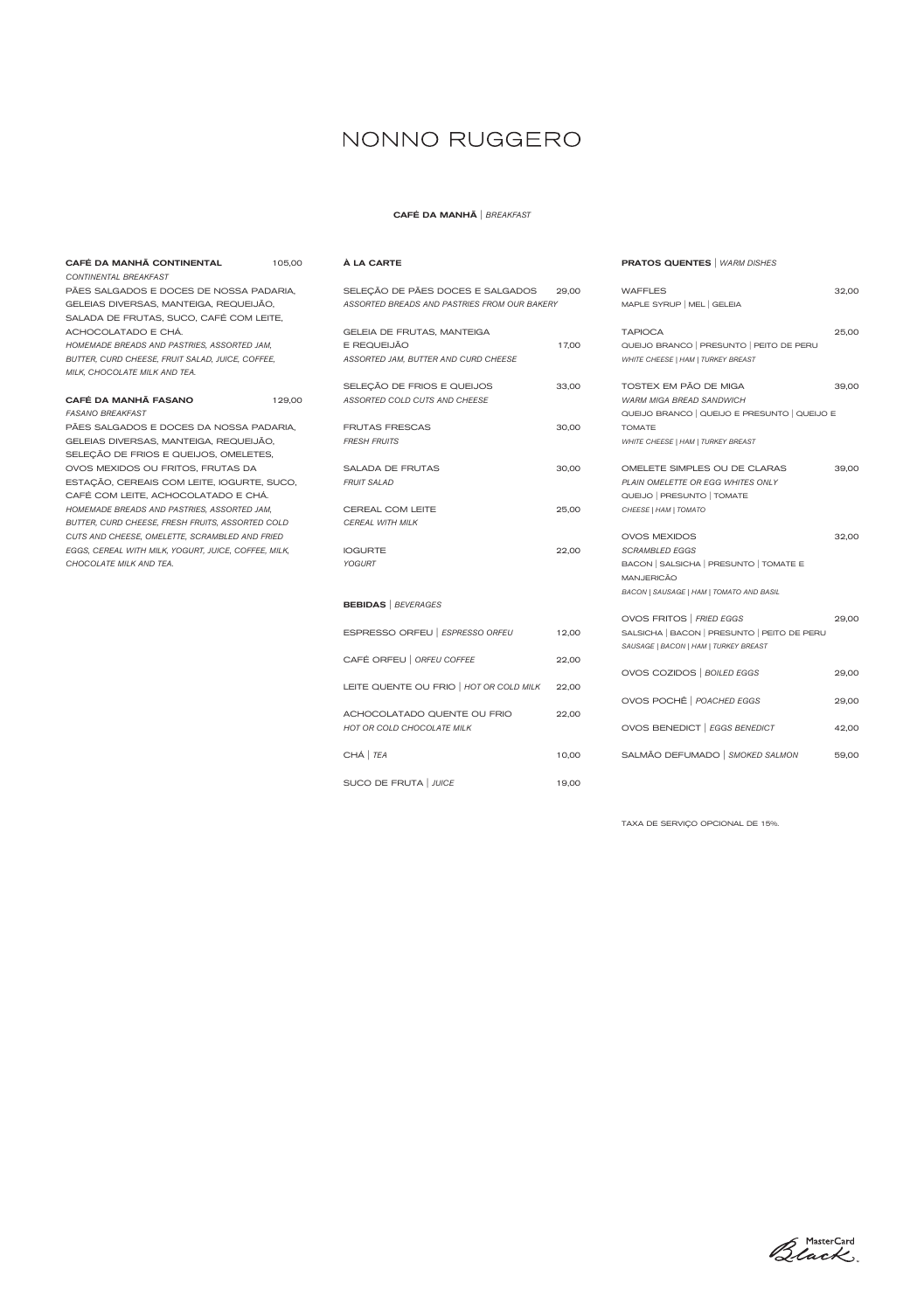IL VERO CARPACCIO 99,00 CARPACCIO DE FILÉ MIGNON COM MOLHO MOSTARDA *BEEF FILET CARPACCIO WITH MUSTARD SAUCE*

PROSCIUTTO CRUDO E MELONE 75,00 PRESUNTO DE PARMA COM MELÃO *PARMA HAM WITH MELON*

INSALATA CAESAR 78,00 SALADA VERDE COM FRANGO ORGÂNICO PARMESÃO, CROUTONS E MOLHO CAESAR *SALAD WITH ORGANIC CHICKEN BREAST, CROUTONS AND CAESAR SAUCE*

DE AZEITONAS PRETAS, ALCAPARRAS E PINOLI *BEEF FILET CARPACCIO WITH BLACK OLIVES, CAPERS AND PINE NUTS*

> SPAGHETTI ALL' AMATRICIANA 98,00 SPAGHETTI COM MOLHO DE TOMATE E GUANCIALE *SPAGHETTI WITH TOMATO SAUCE AND GUANCIALE*

> SPAGHETTI AL PROFONDO MARE 150,00 SPAGHETTI AO TOMATE CASSE, LULA, CAMARÃO E VIEIRAS *SEAFOOD SPAGHETTI*

|                                                                                                                                                                             | R\$            |                                                                                                                                                                                          | R\$    |                                                                                                                                                                                                                   | R\$    |
|-----------------------------------------------------------------------------------------------------------------------------------------------------------------------------|----------------|------------------------------------------------------------------------------------------------------------------------------------------------------------------------------------------|--------|-------------------------------------------------------------------------------------------------------------------------------------------------------------------------------------------------------------------|--------|
| <b>FONDUES NONNO RUGGERO*</b>                                                                                                                                               |                | <b>ZUPPE</b>                                                                                                                                                                             |        | <b>PASTA FRESCA</b>                                                                                                                                                                                               |        |
| FONDUE SAVOYARDE<br>OUEIJO EMENTHAL COM GRUYÈRE E VINHO BRANCO<br>ACOMPANHA CESTA DE PÃES                                                                                   | 275,00         | MINESTRONE DI VERDURE<br>SOPA DE LEGUMES<br><b>FRESH VEGETABLE SOUP</b>                                                                                                                  | 85,00  | RAVIOLINI DI MOZZARELLA DI<br>BUFALA AL POMODORO E BASILICO<br>RAVIOLINI DE MOZZARELLA DE BÚFALA COM                                                                                                              | 109,00 |
| FONDUE AU CHOCOLAT<br>FONDUE DE CHOCOLATE<br>ACOMPANHADO DE FRUTAS FRESCAS                                                                                                  | 190,00         | <b>CREMA DI ASPARAGI</b><br><b>CREME DE ASPARGOS</b><br><b>CREAM OF ASPARAGUS</b>                                                                                                        | 81,00  | MOLHO DE TOMATE E MANJERICÃO<br>BUFFALO MOZZARELLA RAVIOLINI WITH TOMATO SAUCE AND BASIL                                                                                                                          |        |
| *PREPARADO PARA DUAS PESSOAS, SOMENTE NO JANTAR.<br>TAXA DE SERVIÇO OPCIONAL DE 15%                                                                                         |                | <b>CREMA DI FUNGHI</b><br>CREME DE COGUMELOS<br><b>CREAM OF MUSHROOMS</b>                                                                                                                | 91,00  | TORTELLINI DI RICOTTA CON FUNGHI<br>AL BESCIAMELLA, POMODORO E PISELLI<br>TORTELLINI DE RICOTA COM FUNGHI AO MOLHO<br>BÉCHAMEL, TOMATE E ERVILHA                                                                  | 99.00  |
| <b>COUVERT</b><br>MINI BAGUETTE ITALIANA, GRISSINI, MANTEIGA<br>E PATÊ DA CASA<br>MINI ITALIAN BAGUETTE, GRISSINI, BUTTER<br>AND HOMEMADE PÂTÉ<br><b>ANTIPASTI</b>          | 38,00          | <b>MASSAS ARTESANAIS FASANO</b><br><b>PRODUTO ITALIANO</b><br>PENNE ALLA VODKA<br>PENNE COM MOLHO DE TOMATE PICANTE E VODKA<br>PENNE WITH SPICY TOMATO SAUCE AND VODKA                   | 96,00  | RICOTTA WITH MUSHROOMS TORTELLINI IN BÉCHAMEL<br>SAUCE WITH TOMATO AND PEAS<br>GNOCCHI AI QUATTRO FORMAGGI<br>E ASPARAGI<br>GNOCCHI COM QUATRO QUEIJOS E ASPARGOS<br>GNOCCHI WITH FOUR CHEESE SAUCE AND ASPARAGUS | 102,00 |
| <b>INSALATA VERDE CON FORMAGGIO</b><br>DI CAPRA, PERE E NOCI<br>SALADA VERDE COM QUEIJO DE CABRA,<br>PÊRA E NOZES<br>GREEN SALAD WITH GOAT CHEESE, PEAR AND WALNUT          | 75,00          | SPAGHETTI ALLA NAPOLETANA<br>SPAGHETTI AO MOLHO DE TOMATE, AZEITONAS<br>PRETAS E PIMENTA VERMELHA<br>SPAGHETTI IN TOMATO SAUCE WITH BLACK OLIVES AND RED PEPPER                          | 93,00  | GNOCCHI ALLA SORRENTINA<br>GNOCCHI COM TOMATE, MOZZARELLA, PARMESÃO,<br>BERINJELA E MANJERICÃO<br>GNOCCHI WITH TOMATO, MOZZARELLA, PARMESAN,<br><b>EGGPLANT AND BASIL</b>                                         | 99,00  |
| BURRATA CON MELANZANE<br><b>GRIGLIATE E POMODORO</b><br>BURRATA COM BERINJELA GRELHADA,<br>TOMATE E MANJERICÃO                                                              | 84,00          | PENNE CON RAGU DI OSSOBUCO E FUNGHI 113,00<br>PENNE COM RAGU DE OSSOBUCO E COGUMELOS<br>PENNE WITH OSSOBUCO RAGÙ AND MUSHROOMS                                                           |        | LASAGNA ALLA BOLOGNESE<br>LASANHA BOLONHESA<br><b>BOLOGNESE LASAGNA</b>                                                                                                                                           | 110,00 |
| BURRATA WITH GRILLED EGGPLANT, TOMATO AND BASIL<br>CARCIOFO GRATINATO CON ASPARAGI<br>ALCACHOFRA GRATINADA COM ASPARGOS<br><b>ARTICHOKE AU GRATIN WITH ASPARAGUS</b>        | 82,00          | ORECCHIETTE CON BROCCOLI,<br>SALSICCIA E PARMIGIANO<br>ORECCHIETTE COM BRÓCOLIS, LINGUIÇA E PARMESÃO<br>ORECCHIETTE WITH BROCCOLI, SAUSAGE AND PARMESAN                                  | 103,00 | TEMOS OPÇÃO DE MASSA INTEGRAL E SEM GLÚTEN<br>WHOLE GRAIN AND GLUTEN FREE PASTA AVAILABLE                                                                                                                         |        |
| <b>INSALATA VERDE CON GAMBERI</b><br>E POMODORO CONCASSE<br>SALADA VERDE COM CAMARÃO E TOMATE CASSÉ<br><b>GREEN SALAD WITH SHRIMP AND TOMATO</b><br><b>CAPRESE CLASSICA</b> | 85,00<br>80,00 | SPAGHETTI ALLA CHITARRA CON<br>POMODORINI, PARMIGIANO E BASILICO<br>SPAGHETTI ALLA CHITARRA COM TOMATE CEREJA,<br>PARMESÃO E MANJERICÃO<br>SPAGHETTI ALLA CHITARRA WITH CHERRY TOMATOES, | 97,00  | <b>RISOTTI</b><br>RISOTTO DI GAMBERI CON CALAMARI<br><b>E CAPESSANTE</b>                                                                                                                                          | 208,00 |
| MOZZARELLA DE BÚFALA, TOMATE E MANJERICÃO<br>BUFFALO MOZZARELLA, TOMATO AND BASIL<br>CARPACCIO DI SALMONE AFFUMICATO<br>CARPACCIO DE SALMÃO DEFUMADO COM                    | 99,00          | PARMESAN AND BASIL<br>SPAGHETTI ALLA CARBONARA<br>SPAGHETTI COM PARMESÃO, OVO E GUANCIALE                                                                                                | 99,00  | RISOTTO COM CAMARÃO, LULA E VIEIRAS<br>RISOTTO WITH SHRIMP, SQUID AND SCALLOPS<br>RISOTTO AI FUNGHI PORCINI<br>RISOTTO COM COGUMELOS PORCINI                                                                      | 135,00 |
| MOSTARDA EM GRÃOS<br>SMOKED SALMON CARPACCIO WITH MUSTARD GRAIN<br>CARPACCIO ALLA FASANO<br>CARPACCIO DE FILÉ MIGNON COM PATÊ                                               | 99,00          | SPAGHETTI WITH PARMESAN, EGG YOLK AND GUANCIALE<br>PENNE ALLA PUTTANESCA<br>PENNE AO MOLHO DE TOMATE, ANCHOVA,<br>ALCAPARRA, AZEITONAS PRETAS E MANJERICÃO                               | 105,00 | PORCINI MUSHROOMS RISOTTO<br>RISOTTO ALLO ZAFFERANO<br>CON RAGU DI OSSOBUCO                                                                                                                                       | 147,00 |

RISOTTO DE AÇAFRÃO COM RAGU DE OSSOBUCO *SAFFRON RISOTTO WITH OSSOBUCO RAGÙ*

*PENNE WITH TOMATO SAUCE, ANCHOVY, CAPERS, BLACK OLIVES AND BASIL*

> RISOTTO CON PROSCIUTTO CRUDO, BRIE E BROCCOLI 130,00 RISOTTO COM PRESUNTO CRU, BRIE E BRÓCOLIS *PARMA HAM WITH BRIE AND BROCCOLI RISOTTO*



### FASANO

#### ROOM SERVICE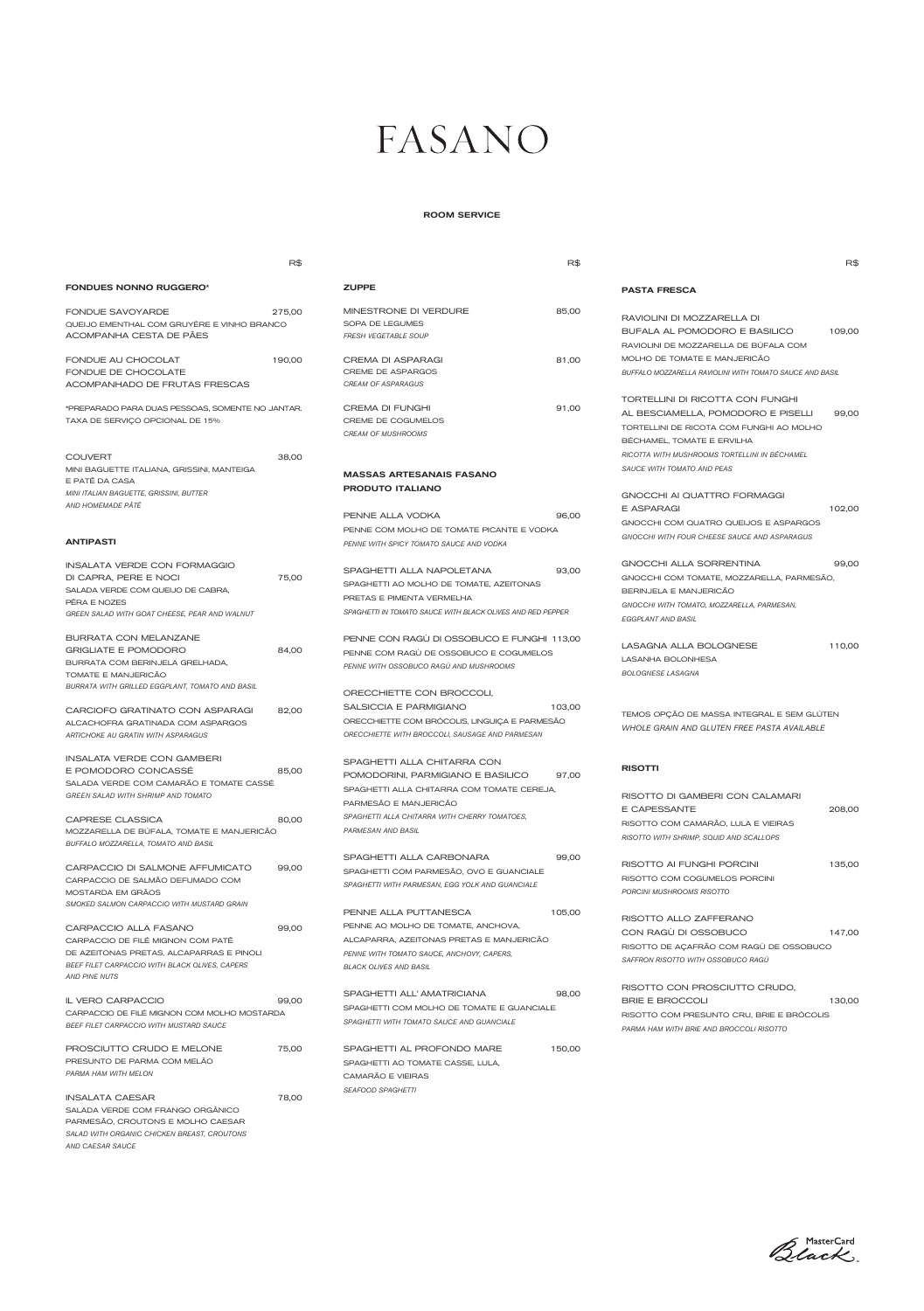# FASANO

|                                                                                                                   | R\$    |                                                                                                                                  | R\$   |                                                                                                                                                                                          | R\$   |
|-------------------------------------------------------------------------------------------------------------------|--------|----------------------------------------------------------------------------------------------------------------------------------|-------|------------------------------------------------------------------------------------------------------------------------------------------------------------------------------------------|-------|
| <b>PIATTI PRINCIPALI</b>                                                                                          |        | <b>CONTORNI</b>                                                                                                                  | 39,00 | <b>DOLCI</b>                                                                                                                                                                             |       |
| PESCE FRESCHE DEL GIORNO<br>PEIXE DO DIA<br>FISH OF THE DAY                                                       | 125,00 | PATATE AL FORNO<br>BATATA AO FORNO COM ALHO, ALECRIM,<br>CEBOLA CARAMELIZADA E SALVIA<br>ROASTED POTATOES WITH GARLIC, ROSEMARY, |       | <b>VANILLA MERINGUE</b><br>PÃO DE LÓ RECHEADO DE CREME DE BAUNILHA<br>COM MERENGUE DE LIMÃO QUEIMADO<br>VANILLA CREAM FILLED SPONGE CAKE WITH LEMON AND VANILLA                          | 52,00 |
| POLPETTONE AL FORNO<br>POLPETTONE AO FORNO                                                                        | 115,00 | CARAMELIZED ONION AND SAGE                                                                                                       |       | <b>BEAN BURNT MERINGUE</b>                                                                                                                                                               |       |
| POLPETTONE<br>SCALOPPINE DI MANZO AL MARSALA,<br>LIMONE O VINO BIANCO                                             | 145,00 | PURE DI PATATE<br>PURÊ DE BATATAS<br><b>MASHED POTATOES</b>                                                                      |       | <b>TORTA DI CIOCCOLATO</b><br>TORTA SABLÉE DE CHOCOLATE COM GANACHE<br>DE CHOCOLATE E SORVETE DE BAUNILHA<br>CHOCOLATE PIE WITH FRENCH SABLÉE PASTRY AND                                 | 39,00 |
| SCALOPPINE DE FILÉ MIGNON AO MARSALA,<br>LIMÃO OU VINHO BRANCO                                                    |        | <b>SPINACI SALTATI</b><br>ESPINAFRE SALTEADO COM AZEITE                                                                          |       | GANACHE WITH VANILLA ICE CREAM                                                                                                                                                           |       |
| BEEF FILET SCALOPPINE WITH MARSALA WINE, LEMON OR WHITE<br><b>WINE SAUCE</b><br>MEDAGLIONE DI MANZO AL PEPE VERDE | 155.00 | SPINACH SAUTÉED IN EXTRA VIRGIN OLIVE OIL<br>VERDURE AL VAPORE<br>LEGUMES AO VAPOR                                               |       | PANNA COTTA ALLA VANIGLIA<br>PANNA COTTA DE BAUNILHA COM CALDA<br>DE FRUTAS VERMELHAS<br>VANILLA PANNA COTTA WITH RED FRUITS SYRUP                                                       | 35,00 |
| MEDALHÃO DE FILÉ MIGNON COM PIMENTA VERDE<br><b>BEEF MEDALLION WITH GREEN PEPPER SAUCE</b>                        |        | <b>STEAMED VEGETABLES</b><br><b>INSALATA MISTA</b>                                                                               |       | <b>TIRAMISÙ</b><br>TORTA ITALIANA COM BISCOITO INGLËS,                                                                                                                                   | 52,00 |
| COSTELLA DI MANZO MARINATA<br>AL VINO ROSSO<br>COSTELA BOVINA MARINADA AO VINHO TINTO                             | 130,00 | SALADA VERDE<br><b>GREEN SALAD</b>                                                                                               |       | CAFÉ, MASCARPONE E CACAU EM PÓ<br>ITALIAN DESSERT WITH MASCARPONE, COOKIE, COCOA<br>POWDER AND COFFEE                                                                                    |       |
| RIBS ROASTED IN RED WINE<br>MAIALINO AL VINO BIANCO                                                               | 122,00 |                                                                                                                                  |       | TORTA DEL GIORNO FASANO<br>TORTA DO DIA                                                                                                                                                  | 43,00 |
| LEITÃO MARINADO AO VINHO BRANCO<br>PORK MARINATED IN WHITE WINE                                                   |        |                                                                                                                                  |       | HOMEMADE PIE OF THE DAY                                                                                                                                                                  |       |
| PETTO DI POLLO ORGANICO AI FUNGHI<br>PEITO DE FRANGO ORGÂNICO AO MOLHO<br>DE COGUMELOS FRESCOS                    | 115,00 |                                                                                                                                  |       | <b>BONET</b><br>TRADICIONAL PUDIM ITALIANO DE AMARETTO<br><b>TRADITIONAL ITALIAN AMARETTO PUDDING</b>                                                                                    | 56,00 |
| <b>GRILLED ORGANIC CHICKEN BREAST WITH MUSHROOMS SAUCE</b>                                                        |        |                                                                                                                                  |       | GELATI DEL GIORNO FASANO<br>SORVETE DO DIA                                                                                                                                               | 30,00 |
| GALLETTO AL FORNO GRATINATO<br><b>CON SENAPE</b>                                                                  | 116,00 |                                                                                                                                  |       | ICE CREAMS OF THE DAY                                                                                                                                                                    |       |
| GALETO AO FORNO GRATINADO COM MOSTARDA<br><b>SPRING CHICKEN ROASTED WITH MUSTARD</b>                              |        |                                                                                                                                  |       | MACEDONIA DI FRUTTA AL MARASCHINO<br>SALADA DE FRUTAS AO LICOR DE MARASCHINO<br>FRUIT SALAD WITH MARASCHINO LIQUEUR                                                                      | 32,00 |
| COSTOLETTA DI VITELLO ALLA MILANESE 130,00<br>COSTELETA DE VITELA À MILANESA<br>BREADED AND DEEP FRIED VEAL CHOP  |        |                                                                                                                                  |       | PROFITEROLES ALL' ITALIANA<br>PROFITEROLES COM CREME DE GIANDUIA,<br>SORVETE DE CREME E CALDA DE CHOCOLATE<br>PROFITEROLES WITH HAZELNUT CREAM, VANILLA ICE CREAM<br>AND CHOCOLATE SYRUP | 55,00 |

MIL FOLHAS COM CRÈME PÂTISSIÈRE *MILLEFOGLIE WITH "PÂTISSIÈRE" CREAM*

FRUTTA DI STAGIONE  $30,00$ 

FRUTA DA ESTAÇÃO *SEASONAL FRUITS*

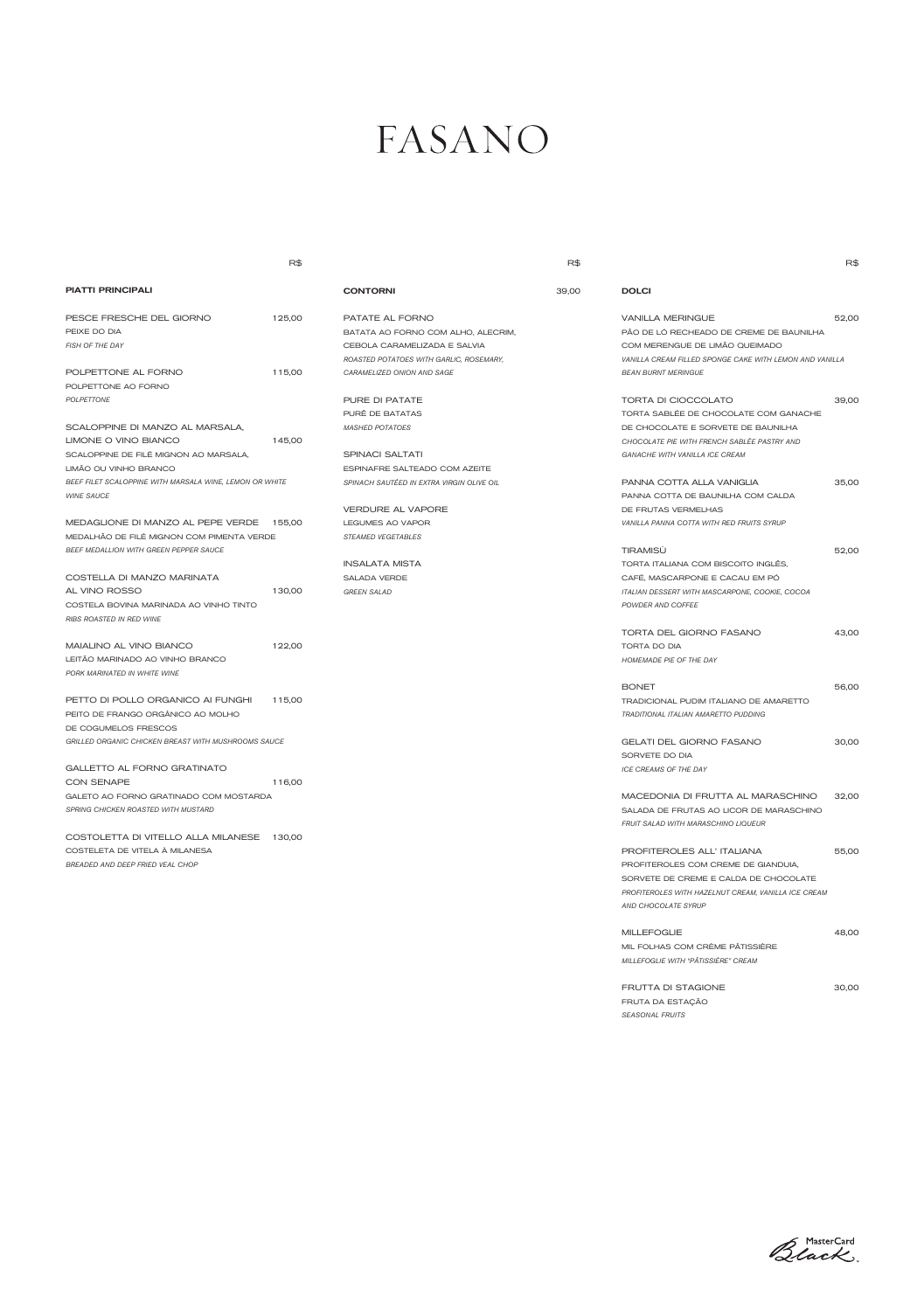### FASANO

| <b>STUZZICHINI</b>                              | R\$   | <b>CLASSICOS</b>                                                            | R\$   |
|-------------------------------------------------|-------|-----------------------------------------------------------------------------|-------|
| <b>ANTIPASTI MISTI</b>                          | 88,00 | <b>BLOODY MARY</b>                                                          | 50,00 |
| PRESUNTO CRU, MORTADELA                         |       | VODKA KETEL ONE E SUCO DE TOMATE TEMPERADO                                  |       |
| E MOZZARELA DE BÚFALA                           |       | VODKA KETEL ONE AND SEASONED TOMATO JUICE                                   |       |
| PARMA HAM, MORTADELLA AND BUFFALO MOZZARELLA    |       | MOSCOW MULE                                                                 | 50,00 |
|                                                 |       | VODKA KETEL ONE, LIMÃO, XAROPE SIMPLES                                      |       |
| PROSCIUTTO DI PARMA                             | 78,00 | E ESPUMA DE GENGIBRE<br>VODKA KETEL ONE, LIME, SIMPLE SYRUP AND GINGER BEER |       |
| PRESUNTO DE PARMA                               |       |                                                                             |       |
| PARMA HAM                                       |       | <b>COSMOPOLITAN</b>                                                         | 50,00 |
|                                                 |       | VODKA KETEL ONE, LIMÃO, TRIPLE-SEC<br>E SUCO DE CRANBERRY                   |       |
| CARPACCIO DI SALMONE                            | 99,00 | VODKA KETEL ONE, SICILIANO, TRIPLE-SEC AND CRANBERRY JUICE                  |       |
| CARPACCIO DE SALMÃO                             |       |                                                                             |       |
| SMOKED SALMON CARPACCIO                         |       | CAIPIRINHA   VODKA<br>VODKA KETEL ONE, FRUTA E AÇÚCAR                       | 50,00 |
|                                                 |       | VODKA KETEL ONE, FRUIT AND SUGAR                                            |       |
| CARPACCIO ALLA FASANO                           | 99,00 |                                                                             |       |
| CARPACCIO DE FILÉ MIGNON COM PATÊ               |       | CAIPIRINHA   CACHAÇA<br>CACHAÇA YPIÓCA, FRUTA E AÇÚCAR                      | 40,00 |
| DE AZEITONAS PRETAS, ALCAPARRAS E PINOLI        |       | CACHAÇA YPIÓCA PRATA, FRUIT AND SUGAR                                       |       |
| BEEF FILLET CARPACCIO WITH BLACK OLIVES, CAPERS |       |                                                                             |       |
| <b>AND PINE NUTS</b>                            |       | <b>GIN TÖNICA</b><br>GIN TANQUERAY, LIMÃO SICILIANO, ZIMBRO                 | 56,00 |
|                                                 |       | E TÔNICA                                                                    |       |
| <b>BRUSCHETTA CLASSICA</b>                      | 49,00 | GIN TANQUERAY, LEMON, JUNIPER AND TONIC                                     |       |
| PÃO ITALIANO GRELHADO COM TOMATE                |       | <b>FITZGERALD</b>                                                           | 56,00 |
| E AZEITE DE OLIVA                               |       | GIN TANQUERAY, LIMÃO, XAROPE SIMPLES E BITTER                               |       |
| GRILLED ITALIAN BREAD WITH TOMATO AND OLIVE OIL |       | GIN TANQUERAY, LEMON, SIMPLE SYRUP AND BITTER                               |       |
|                                                 |       | <b>DRY MARTINI</b>                                                          | 56,00 |
| <b>PARMIGIANO</b>                               | 45,00 | GIN TANQUERAY E VERMUTE SECO                                                |       |
| <b>PARMESÃO</b>                                 |       | GIN TANQUERAY AND DRY VERMOUTH                                              |       |
| PARMESAN                                        |       | <b>DRY MARTINI</b>                                                          | 56,00 |
|                                                 |       | GIN TANQUERAY, LILLET E BITTER                                              |       |
| <b>BURRATA CON MELANZANE</b>                    |       | GIN TANQUERAY, LILLET AND BITTER                                            |       |
| <b>GRIGLIATE E POMODORO</b>                     | 80,00 | <b>NEGRONI</b>                                                              | 56,00 |
| BURRATA COM BERINJELA GRELHADA,                 |       | GIN TANQUERAY, VERMUTE ROSSO                                                |       |
| TOMATE E MANJERICÃO                             |       | E APERITIVO ITALIANO                                                        |       |
| BURRATA WITH GRILLED EGGPLANT, TOMATO AND BASIL |       | GIN TANQUERAY, SWEET VERMOUTH AND ITALIAN APERITIF                          |       |
|                                                 |       | <b>BOULEVARDIER</b>                                                         | 56.00 |
|                                                 |       | WHISKEY BULLEIT BOURBON, VERMUTE ROSSO                                      |       |
|                                                 |       | E APERITIVO ITALIANO<br><b>WHISKEY BULLEIT BOURBON, VERMUTE ROSSO</b>       |       |
|                                                 |       | AND ITALIAN APERITIF                                                        |       |
|                                                 |       | <b>WHISKY SOUR</b>                                                          | 56,00 |
|                                                 |       | WHISKEY BULLEIT BOURBON, LIMÃO                                              |       |
|                                                 |       | <b>E XAROPE SIMPLES</b>                                                     |       |
|                                                 |       | WHISKEY BULLEIT BOURBON, LIME AND SIMPLE SYRUP                              |       |
|                                                 |       | <b>MANHATTAN</b>                                                            | 56,00 |
|                                                 |       | WHISKEY BULLEIT BOURBON, VERMUTE ROSSO                                      |       |
|                                                 |       | E BITTER                                                                    |       |

*WHISKEY BULLEIT BOURBON, VERMUTE ROSSO AND BITTER*

WHISKEY BULLEIT BOURBON, BITTERS

E XAROPE SIMPLES

OLD FASHIONED 56,00

| WHISKEY BULLEIT BOURBON, BITTER AND SIMPLE SYRUP                                                 |       |
|--------------------------------------------------------------------------------------------------|-------|
| <b>APEROL SPRITZ</b><br>APEROL, ESPUMANTE E ÁGUA COM GÁS<br>APEROL, PROSECCO AND SPARKLING WATER | 56,00 |
| <b>BELLINI</b><br>ESPUMANTE E POLPA DE PÊSSEGO<br>PROSECCO AND PEACH PUREE                       | 56,00 |
| <b>RESERVE</b>                                                                                   |       |
|                                                                                                  |       |
| NEGRONI TANOUERAY Nº TEN                                                                         | 64,00 |
| DRY MARTINI TANQUERAYN° TEN                                                                      | 76,00 |
| FITZGERALD TANQUERAY NºTEN                                                                       | 76.00 |

| <b>BEBIDAS NÃO ALCOÓLICAS</b><br>  NON-ALCOHOLIC BEVERAGES                                                                                                                                                                             | R\$                                                                           |
|----------------------------------------------------------------------------------------------------------------------------------------------------------------------------------------------------------------------------------------|-------------------------------------------------------------------------------|
| ÁGUA MINERAL   STILL WATER<br>S. PELLEGRINO 500ML<br>ACQUA PANNA 500ML<br>ÁGUA DE COCO<br>REFRIGERANTE   SODAS                                                                                                                         | 11,00<br>34,00<br>34,00<br>12,00<br>12,00                                     |
| TÔNICA NACIONAL   DOMESTIC TONIC WATER<br>TÔNICA FEVER TREE   TONIC WATER<br>RIVERSIDE ORIGINAL TONIC<br>SUCO NATURAL   FRESH JUICE<br>SUCO DE TOMATE   TOMATO JUICE                                                                   | 12,00<br>27,00<br>21,00<br>19,00<br>27,00                                     |
| ENERGÉTICO   ENERGY DRINK<br>COQUETEL SEM ÁLCOOL<br><b>NON-ALCOHOLIC DRINKS</b>                                                                                                                                                        | 21,00<br>27,00                                                                |
| CAFÉ E CHÁ   COFFEE AND TEA<br><b>ESPRESSO ORFEU</b>                                                                                                                                                                                   | 12,00                                                                         |
| CAPPUCCINO<br>CHÁ   TEA<br>CHÁ IMPORTADO   IMPORTED TEA                                                                                                                                                                                | 13,00<br>12,00<br>12,00                                                       |
| <b>BEBIDAS ALCOÓLICAS</b><br>  ALCOHOLIC BEVERAGES                                                                                                                                                                                     |                                                                               |
| <b>CERVEJA</b>   BEER<br>STELLA ARTOIS   LAGER   275ML   BÉLGICA<br>BECK'S   GERMAN LAGER   330 ML<br>GOOSE ISLAND IPA   AMERICAN IPA   355 ML                                                                                         | 22,00<br>22,00<br>32,00                                                       |
| <b>VODKA</b><br>SMIRNOFF   BRASIL<br>ABSOLUT SUÉCIA<br>ABSOLUT CITRON   SUÉCIA<br>ABSOLUT VANILIA SUÉCIA<br>WYBOROWA   POLÔNIA<br>STOLICHNAYA   RÚSSIA<br>SVEDKA SUÉCIA                                                                | 26,00<br>40,00<br>40,00<br>40,00<br>35,00<br>38,00<br>41,00                   |
| <b>VODKA SUPER PREMIUM</b><br>CÎROC FRANÇA                                                                                                                                                                                             | 64,00                                                                         |
| CÎROC COCONUT FRANÇA<br>CÎROC PEACH   FRANÇA<br>CÎROC RED BERRY FRANÇA<br>CÎROC PINEAPPLE FRANÇA<br>KETEL ONE   HOLANDA<br>KETEL ONE CITROEN   HOLANDA<br>GREY GOOSE   FRANÇA<br>GREY GOOSE   LA POIRE   FRANÇA<br>BELVEDERE   POLÔNIA | 64,00<br>64,00<br>64,00<br>64,00<br>44,00<br>44,00<br>65,00<br>65,00<br>65,00 |
| WYBOROWA EXQUISITE   POLÔNIA<br>ABSOLUT ELYX SUÉCIA                                                                                                                                                                                    | 65,00<br>63,00                                                                |
| <b>JEREZ   SHERRY</b><br><b>TIO PEPE</b>                                                                                                                                                                                               | 42,00                                                                         |
| / DE IEDE                                                                                                                                                                                                                              |                                                                               |

| <b>BRANDY DE JEREZ</b>                 |      |
|----------------------------------------|------|
| $F_{\text{DANTO}}$ $F_{\text{CDMULA}}$ | 1100 |

| LEPANTO   ESPANHA |                            | 140,00 |
|-------------------|----------------------------|--------|
|                   | METAXA 5 ESTRELAS   GRÉCIA | 43.00  |

| <b>VERMOUTH   AMARO   BITTER</b>   |        |
|------------------------------------|--------|
| CAMPARI   BRASIL                   | 37,00  |
| UNDERBERG   ALEMANHA               | 36,00  |
| AVERNA   ITÁLIA                    | 42,00  |
| NONINO   ITÁLIA                    | 135,00 |
| FERNET BRANCA   ARGENTINA          | 40,00  |
| FERNET BRANCA MENTA   ARGENTINA    | 45,00  |
| <b>BRAULIO</b> TÁLIA               | 42,00  |
| LUCANO   ITÁLIA                    | 35,00  |
| PUNT & MES   ITÁLIA                | 38,00  |
| MARTINI   STANDARD   BRASIL        | 30,00  |
| MARTINI ROSSO   BRASIL             | 30,00  |
| ANTICA FORMULA   ITÁLIA            | 55,00  |
| RICARDONNA VERMUTE BIANCO   ITÁLIA | 39,00  |
| LILLET   FRANÇA                    | 39,00  |
| NOILLY PRAT DRY FRANCA             | 28,00  |

Black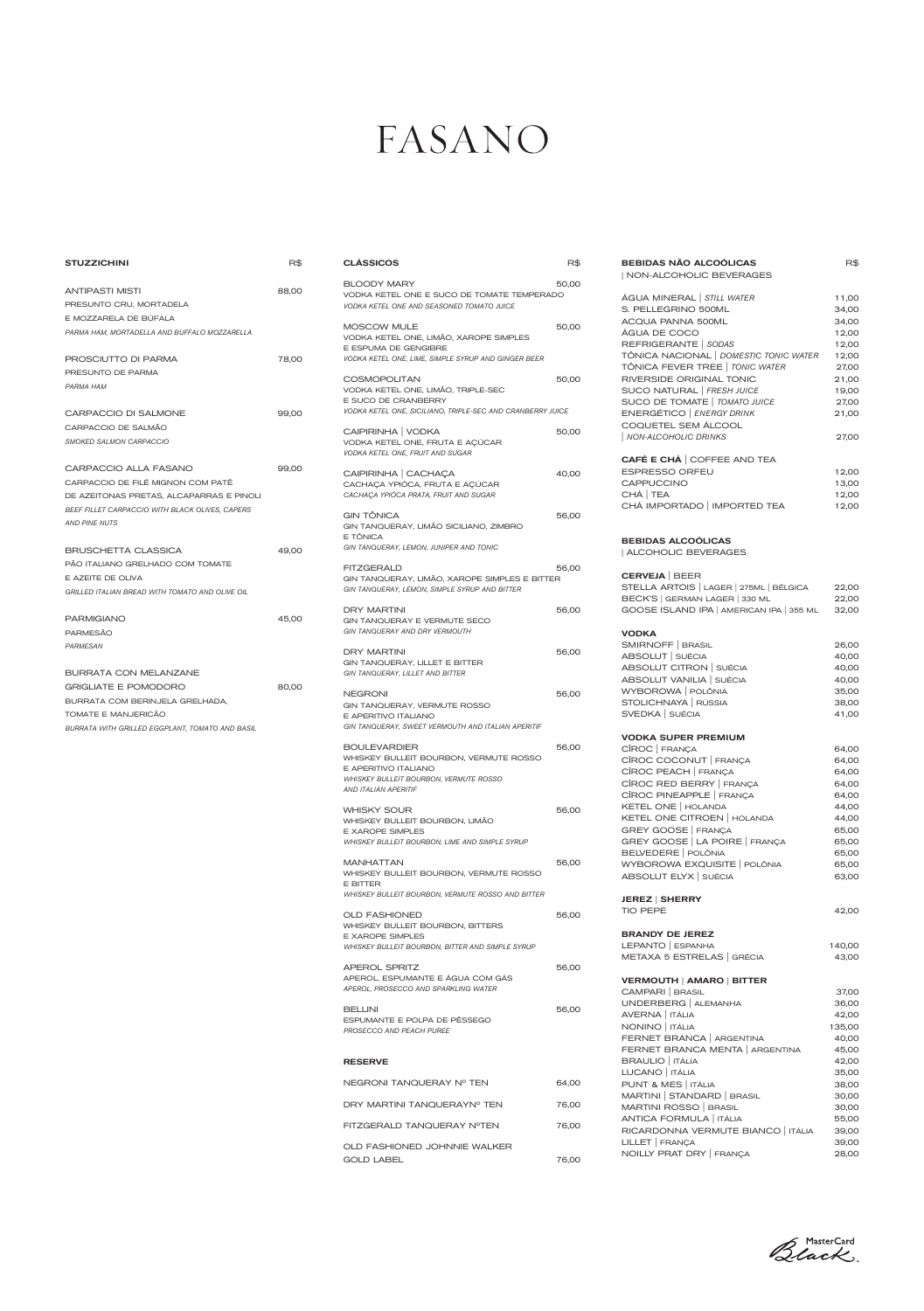|                                                                    | R\$    |
|--------------------------------------------------------------------|--------|
| GIN<br><b>TANQUERAY</b>                                            | 50,00  |
| <b>TANQUERAY TEN</b>                                               | 71,00  |
| <b>GORDON'S</b>                                                    | 48,00  |
| <b>BEEFEATER</b>                                                   | 54,00  |
|                                                                    |        |
| <b>BEEFEATER 24</b>                                                | 66,00  |
| <b>HENDRICK'S</b>                                                  | 82,00  |
| <b>BOMBAY</b>                                                      | 50,00  |
| <b>GIN MARE</b>                                                    | 96,00  |
| THE BOTANIST                                                       | 85,00  |
| <b>G'VINE</b>                                                      | 85,00  |
| <b>TEQUILA</b>                                                     |        |
| DON JULIO BLANCO                                                   | 66,00  |
| DON JULIO REPOSADO                                                 | 94,00  |
| <b>JOSE CUERVO TRADICIONAL</b>                                     | 50,00  |
| JOSE CUERVO REPOSADO                                               | 47,00  |
| JOSE CUERVO RESERVA DE LA FAMÍLIA                                  |        |
| ULTRA PREMIUM                                                      | 135,00 |
| HERRADURA REPOSADO   100% AGAVE                                    | 56,00  |
| TRES GENERACIONES ANEJO PREMIUM                                    | 165,00 |
| HORNITOS   100% AGAVE                                              | 57,00  |
| PATRON ANEJO                                                       | 96,00  |
| <b>1800 TEQUILA SILVER</b>                                         | 120,00 |
|                                                                    |        |
| <b>SAKE</b>                                                        |        |
| JUN DAITI   BRASIL                                                 | 28,00  |
| GEKKEIKAN SILVER   USA                                             | 35,00  |
|                                                                    |        |
| <b>CACHAÇA</b>                                                     |        |
| YPIOCA 150   MARANGUAPE - CE                                       | 25,00  |
|                                                                    |        |
| YPIOCA 160   MARANGUAPE - CE                                       | 38,00  |
| YPIOCA 5 CHAVES   MARANGUAPE - CE                                  | 70,00  |
| YPIOCA MEL E LIMÃO   MARANGUAPE - CE                               | 17,00  |
| FABULOSA   SALINAS - MG                                            | 38,00  |
| GOUVEIA BRASIL   TURVOLÂNDIA - MG                                  | 70,00  |
| NEGA FULÔ CARVALHO   NOVA FRIBURGO - RJ                            | 27,00  |
| LEBLON   PATOS DE MINAS - MG                                       | 33,00  |
| JANEIRO   RESENDE - RJ                                             | 24,00  |
| ANÍSIO SANTIAGO   SALINAS - MG                                     | 110,00 |
| ESPIRITO DE MINAS   SÃO TIAGO - MG                                 | 30,00  |
| CANARINHA   SALINAS - MG                                           | 54,00  |
| DA TULHA 2007   MOCOCA - SP                                        | 47,00  |
| GERMANA HERITAGE   NOVA UNIÃO - MG                                 | 75,00  |
| POESIA   MUNHOZ - MG                                               | 33,00  |
| YAGUARA BRANCA   IVOTI - RS                                        | 22,00  |
| YAGUARA BLENDED   ORGÂNICA   IVOTI - RS<br>PORTO DO VIANNA PREMIUM | 37,00  |
| TURVELÂNDIA – MG                                                   |        |
|                                                                    | 23,00  |
| PORTO DO VIANNA TRADICIONAL<br>  TURVELÂNDIA – MG                  | 21,00  |
|                                                                    |        |
| <b>RUM</b><br>ZACAPA XO   GUATEMALA                                | 135,00 |
| ZACAPA 23 SOLERA   GUATEMALA                                       | 76,00  |
|                                                                    | 32,00  |
| HAVANA 3 ANOS   CUBA<br>HAVANA CLUB ANEJO 7 Y.O.   CUBA            | 51,00  |

| DE MAESTROS   CUBA                  | 81,00  |
|-------------------------------------|--------|
| BACARDI 8 Y.O.   BAHAMAS            | 43.00  |
| BACARDI CARTA BLANCA E ORO   BRASIL | 32.00  |
| BOTUCAL DIPLOMÁTICO 12 Y.O.         |        |
| VENEZUELA                           | 100,00 |
| MOUNT GAY X.O.   BARBADOS           | 61,00  |
| MOUNT GAY BLACK BARREL   BARBADOS   | 42.00  |
| APPLETON ESTATE   JAMAICA           | 40,00  |
| APPLETON ESTATE 12 ANOS   JAMAICA   | 81.00  |
|                                     |        |

#### AGUARDENTE | SPIRIT

| KIRSCH   ARTHUR METZ   FRANÇA         | 55,00  |
|---------------------------------------|--------|
| PISCO   CAPEL   CHILE                 | 33,00  |
| POIRE WILLIAMS   G.E. MASSEN   FRANÇA | 55.00  |
| STEINHAEGER   SCHLICHTE   ALEMANHA    | 42,00  |
| ADEGA VELHA   PORTUGAL                | 110,00 |
| NETO COSTA                            | 45,00  |
| AGUARDENTE BAGACEIRA   PORTUGAL       |        |

|                               | R\$                  |
|-------------------------------|----------------------|
| SCOTCH WHISKY 12 Y.O.         |                      |
| JOHNNIE WALKER BLACK LABEL    | 44,00                |
| JOHNNIE WALKER DOUBLE BLACK   | 57,00                |
| <b>BUCHANAN'S</b>             | 50,00                |
| <b>LOGAN</b>                  | 41,00                |
| <b>OLD PARR</b>               | 43,00                |
| <b>OLD PARR SILVER</b>        | 39,00                |
| <b>CHIVAS REGAL</b>           | 43,00                |
| <b>BALLANTINE'S</b>           | 45,00                |
| <b>FAMOUS GROUSE</b>          | 41,00                |
| <b>GRANT'S</b>                | 41,00                |
| <b>DEWAR'S</b>                | 41,00                |
| <b>SCOTCH WHISKY STANDARD</b> |                      |
| JOHNNIE WALKER RED LABEL      | 35,00                |
| <b>BLACK &amp; WHITE</b>      | 34,00                |
| J & B RARE                    | 34,00                |
| <b>WHITE HORSE</b>            | 35,00                |
| <b>BALLANTINE'S FINEST</b>    | 33,00                |
| DEWAR'S WHITE LABEL           | 42,00                |
| <b>FAMOUS GROUSE</b>          |                      |
| <b>CUTTY SARK</b>             | 33,00                |
|                               | 35,00                |
| <b>GRANT'S</b>                | 41,00                |
| <b>BOURBON WHISKEY</b>        |                      |
| <b>BULLEIT</b>                | 55,00                |
| <b>MAKER'S MARK</b>           | 75,00                |
| <b>JIM BEAM WHITE</b>         | 42,00                |
| <b>JIM BEAM BLACK</b>         | 43,00                |
| <b>JACK DANIEL'S</b>          | 43,00                |
| <b>GENTLEMAN JACK</b>         | 65,00                |
| <b>SINGLE BARREL</b>          | 81,00                |
| <b>WILD TURKEY</b>            | 30,00                |
| <b>WOODFORD RESERVE</b>       | 68,00                |
| <b>WILD TURKEY RYE</b>        | 55,00                |
| <b>IRISH WHISKEY</b>          |                      |
| JAMESON   STANDARD            | 40,00                |
| <b>CONHAQUE   COGNAC</b>      |                      |
| <b>MARTELL VSOP</b>           | 66,00                |
| <b>MARTELL XO</b>             | 190,00               |
| <b>MARTELL CORDON BLEU</b>    | 195,00               |
| <b>COURVOISIER VSOP</b>       | 96,00                |
| COURVOISIER XO                | 245,00               |
| <b>HENNESSY VSOP</b>          | 105,00               |
| <b>HENNESSY XO</b>            | 205,00               |
| <b>HENNESSY PARADIS</b>       | 650,00               |
| RÊMY MARTIN VSOP              | 75,00                |
| RÊMY MARTIN XO                |                      |
| RÊMY MARTIN EXTRA             | 205,00               |
| RÊMY MARTIN LOUIS XIII        | 290,00               |
| L'OR DE MARTELL               | 2.700,00<br>2.300,00 |
|                               |                      |
| <b>ARMAGNAC</b>               |                      |
| <b>TARIQUET VSOP</b>          | 60,00                |
| <b>TARIQUET XO</b>            | 80,00                |
| <b>CALVADOS</b>               |                      |
| PERE MAGLOIRE VSOP            | 67,00                |

### FASANO

R\$

| <b>ANISADOS   ANISE FLAVORED</b>                                          |        |
|---------------------------------------------------------------------------|--------|
| PERNOD   FRANÇA                                                           | 45,00  |
| RICARD   FRANÇA                                                           | 45,00  |
| ABSINTO   PORTUGAL                                                        | 51,00  |
| ANIS DEL MONO   ESPANHA                                                   | 57,00  |
| LICOR   LIQUEUR                                                           |        |
| <b>BAILEY'S</b>                                                           | 35,00  |
| <b>GRAND MARNIER</b>                                                      | 42,00  |
| <b>LICOR CASSIS</b>                                                       | 37,00  |
| LICOR 43                                                                  | 57,00  |
| <b>MOZART</b>                                                             | 80,00  |
| AMARULA                                                                   | 30,00  |
| <b>SAMBUCA MOLINARI</b>                                                   | 37,00  |
| <b>DRAMBUIE</b>                                                           | 38,00  |
| COINTREAU NACIONAL                                                        | 33,00  |
| <b>COINTREAU NOIR</b>                                                     | 40,00  |
| <b>PEACHTREE</b>                                                          | 32,00  |
| <b>DISARONNO</b>                                                          | 51,00  |
| <b>LIMONCELLO</b>                                                         | 58,00  |
| <b>BENEDICTINE</b>                                                        | 37,00  |
| <b>MARASCHINO</b>                                                         | 40,00  |
| AMÊNDOA AMARGA                                                            | 27,00  |
| <b>FRANGELICO</b>                                                         | 35,00  |
| JÄGERMEISTER   ALEMANHA                                                   | 30,00  |
| <b>STREGA</b>                                                             | 35,00  |
| <b>CHARTREUSE VERDE</b>                                                   | 48,00  |
| AMARETTO DELL ORSO                                                        | 37,00  |
|                                                                           |        |
|                                                                           |        |
| <b>MARC</b>                                                               |        |
| DOPFF & IRION   GEWURZTRAMINER   FRANÇA 65,00<br><b>MARC DE CHAMPAGNE</b> |        |
| RISERVE DE CAVES   FRANÇA                                                 | 65,00  |
|                                                                           |        |
| <b>SCOTCH SINGLE MALT</b>                                                 |        |
| CARDHU 12 Y.O.                                                            | 65,00  |
| <b>GLENLIVET FOUNDER'S RESERVE</b>                                        |        |
| SPEYSIDE                                                                  | 75,00  |
| GLENLIVET 15 Y.O.   SPEYSIDE                                              | 90,00  |
| GLENLIVET 18 Y.O.   SPEYSIDE                                              | 105,00 |
| GLEN GRANT   SPEYSIDE                                                     | 48,00  |
| GLENKINCHIE 10 Y.O.   LOWLAND                                             | 135,00 |
| THE MACALLAN AMBER   HIGHLAND                                             | 135,00 |
| THE MACALLAN SIENNA   HIGHLAND                                            | 195,00 |
| GLEN KEITH 10 Y.O.   SPEYSIDE                                             | 110,00 |
| GLEN KEITH 12Y.O.   SPEYSIDE                                              | 140,00 |
| GLENMORANGIE 10 Y.O.   HIGHLAND<br>GLENMORANGIE NECTAR D'OR               | 105,00 |
| 12 Y.O.   HIGHLAND                                                        | 140,00 |
|                                                                           | 73,00  |
| GLENFIDDICH 12 Y.O. SPEYSIDE<br>GLENFIDDICH 15 Y.O. SPEYSIDE              | 85,00  |
| GLENFIDDICH 18 Y.O. SPEYSIDE                                              | 135,00 |
| ARDBEG   ISLAY                                                            | 107,00 |
| LAPHROAIG 10 Y.O   ISLAY                                                  | 144,00 |
| JURA 16 Y.O.   ISLAND OF JURA                                             | 142,00 |
| JURA ORIGIN 10 Y.O.   ISLAND OF JURA                                      | 142,00 |
| DALMORE 15 Y.O.   HIGHLAND                                                | 165,00 |
| THE CLASSIC LADDIE   ESCÓCIA                                              | 65,00  |
| PORT CHARLOTTE SCOTTISH<br>BARLEY   ESCÓCIA                               |        |

#### SCOTCH WHISKY PREMIUM

| JOHNNIE WALKER ODYSSEY          | 1.200,00 |
|---------------------------------|----------|
| JOHNNIE WALKER BLUE LABEL       | 255,00   |
| JOHNNIE WALKER PLATINUM 18 Y.O. | 148,00   |
| JOHNNIE WALKER SWING            | 134,00   |
| JOHNNIE WALKER GOLD RESERVE     | 90,00    |
| BUCHANAN'S 18 Y.O.              | 144.00   |
| DIMPLE GOLDEN SELECTION         | 90,00    |
| DIMPLE 15 Y.O.                  | 90,00    |
| J & B ÚLTIMA                    | 530,00   |
| CHIVAS 25 Y.O.                  | 510,00   |
| CHIVAS REGAL 18 Y.O.            | 96,00    |
| CHIVAS ROYAL SALUTE 62 GUN      | 1.600,00 |
| ROYAL SALUTE 21 Y.O.            | 242,00   |
| BALLANTINE'S 17 Y.O.            | 96,00    |
| FAMOUS GROUSE 18 Y.O.           | 160,00   |
| WHYTE MACKAY 13 Y.O   ESCÓCIA   | 60,00    |
|                                 |          |

| PERE MAGLOIRE FINE                     | 51.00  |
|----------------------------------------|--------|
| COUER DE LION PAYS D'AUGE   HORS D'AGE | 250.00 |

#### GRAPPA

| CHARDONNAY BARRIQUES   NONINO   FRIULI | 80,00  |
|----------------------------------------|--------|
| MOSCATO   NONINO   FRIULI              | 55,00  |
| ELISI   BERTA   PIEMONTE               | 137.00 |
| NEBBIOLO DI BAROLO TRE SOLI TRE        |        |
| BERTA   PIEMONTE                       | 170.00 |
| POMOROSSO   LUIGI COPPO   PIEMONTE     | 120.00 |
| RISERVA 15 ANNI   NARDINI   VENETO     | 85.00  |

TAXA DE SERVIÇO DE 15% | *15% SERVICE TAX* NÃO ACEITAMOS CHEQUES | *WE DON'T ACCEPT CHECKS* PROIBIDA A VENDA DE BEBIDAS ALCÓOLICAS PARA MENORES DE 18 ANOS *| NO ALCOHOL WILL BE SERVED TO INDIVIDUALS UNDER THE AGE OF 18* SE BEBER NÃO DIRIJA | *DON'T DRINK AND DRIVE*

PROCON 151

Black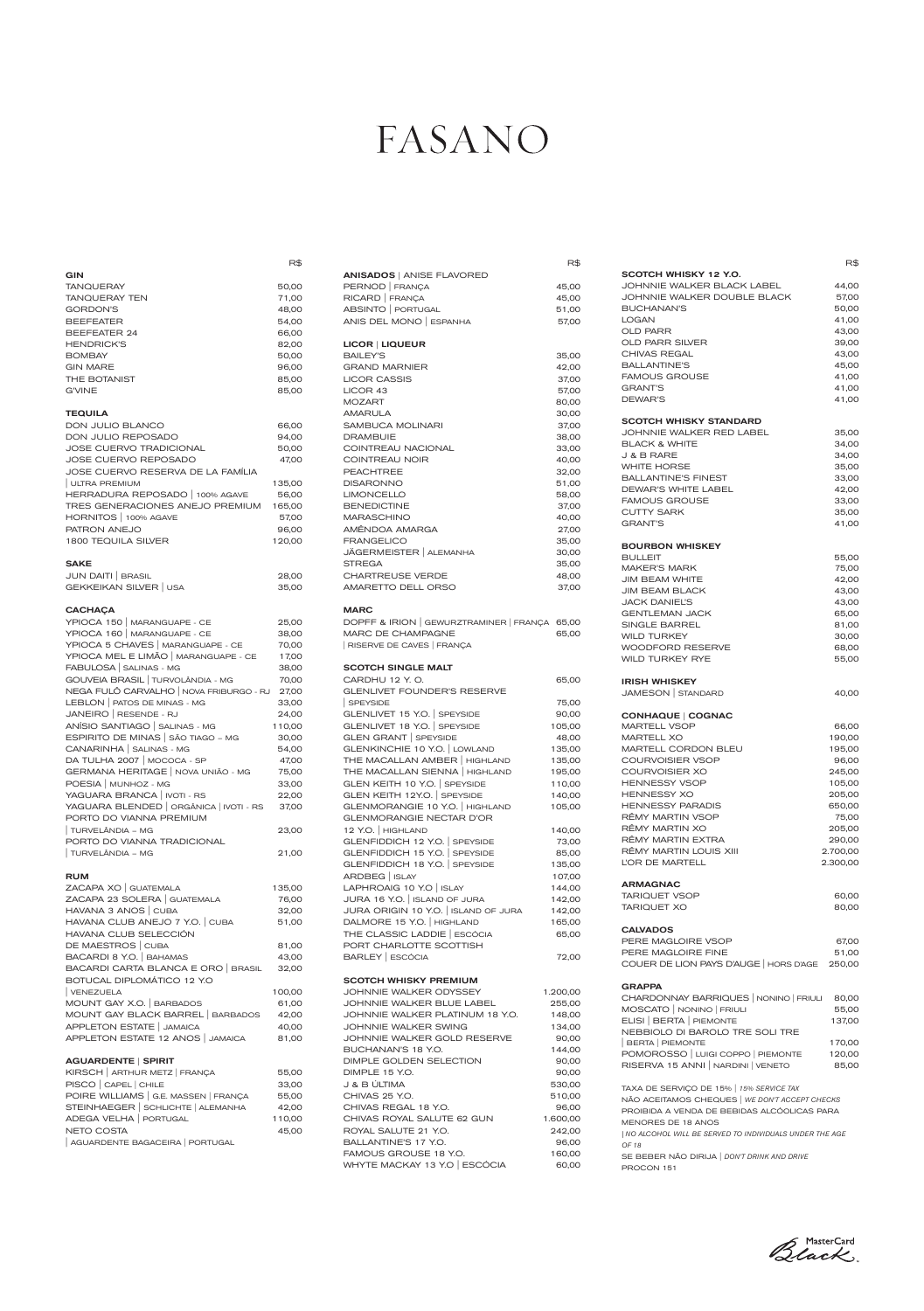|                              |        | GRILLO AFFASSIMENTO               | ZZU,UU   |
|------------------------------|--------|-----------------------------------|----------|
| 2012 CONO SUR BIO BIO VALLEY |        | LE TUFARRE   2020   SICILIA       |          |
|                              |        | PINOT GRIGIO FASANO               | 325,00   |
|                              |        | DI LENARDO   2020   FRIULI        |          |
| <b>PORTO</b><br><b>75ML</b>  |        | PLANETA CHARDONNAY                | 1.051,00 |
|                              |        | PLANETA   2018   SICILIA          |          |
| <b>TAYLOR'S</b>              |        | LE VAGLIE CASTELLI DI JESI D.O.C  | 380,00   |
|                              |        | STEFANO ANTONUCCI   2020   MARCHE |          |
| <b>RUBY</b>                  | 46,00  |                                   |          |
| <b>TAWNY</b>                 | 46,00  |                                   |          |
| 10 ANOS                      | 126,00 |                                   |          |
| 20 ANOS                      | 186,00 |                                   |          |
|                              |        |                                   |          |
| ÁLVARO VAN ZELLER            |        |                                   |          |
| MENERES TAWNY 10 ANOS        | 95,00  |                                   |          |

Black

| PRODUTOR   SAFRA   REGIÃO   VALORES EM R\$    |       | <b>SPUMANTI</b>                                  | <b>GARRAFA</b> |                                            | R\$      |
|-----------------------------------------------|-------|--------------------------------------------------|----------------|--------------------------------------------|----------|
|                                               |       |                                                  |                | <b>FRANÇA</b>                              |          |
| <b>VINI AL BICCHIERE</b>                      | R\$   | <b>BRASIL</b>                                    |                | L'ISTANT SAUVIGNON BLANC                   | 436,00   |
|                                               |       | CAVE GEISSE BRUT   2019   PINTO BANDEIRA         | 293,00         | VIGNOBLES BERTHIER   2019   VALLE DU LOIRE |          |
| <b>SPUMANTI</b> 150ML                         |       | CHANDON ROSE BRUT GARIBALDI                      | 252,00         | PETIT CHABLIS ELEGANCE                     | 520,00   |
|                                               |       |                                                  |                | DAMPT   2019   BOURGOGNE                   |          |
| <b>ITALIA</b>                                 |       | <b>ITALIA</b>                                    |                | CLOS DE LA BERGERIE                        | 1.302,00 |
| MÜLLER THURGAU BRUT   RIVANI   TRENTINO 43,00 |       | MÜLLER THURGAU BRUT   RIVANI   TRENTINO 195,00   |                | NICOLAS JOLY   2018   BOURGOGNE            |          |
| PROSECCO FASANO MILLESIMATO D.O.C.G. 75,00    |       | PINOT ROSE EXTRA DRY   RIVANI   TRIVENETO 198,00 |                | CHABLIS GRAND CRU "LES PREUSES"            | 1.649,00 |
| DE FAVERI 2020   VENETO                       |       | PROSECCO FASANO MILLESIMATO D.O.C.G. 375.00      |                | LA CHABLISIENNE   2003   BOURGOGNE         |          |
|                                               |       | DE FAVERI 2020 VENETO                            |                | <b>MEURSAULT</b>                           | 1.723,00 |
|                                               |       | FERRARI MAXIMUM BLANC DE BLANCS                  | 773,00         | POTINET AMPEAU   2000   BOURGOGNE          |          |
| <b>BIANCHI</b> 150ML                          |       | FERRARI TRENTINO                                 |                | CONDRIEU   E.GUIGAL 2016   RHONE           | 1.871,00 |
|                                               |       |                                                  |                | MEURSAULT "LES FORGES"                     |          |
| <b>BRASIL</b>                                 |       | <b>FRANÇA</b>                                    |                | <b>VIEILLES VIGNES</b>                     | 2.881,00 |
| <b>CHARDONNAY</b>                             | 60,00 | <b>CHAMPAGNE</b>                                 |                | DOMINIQUE LAURENT   2009   BOURGOGNE       |          |
| VINÍCOLA THERA 2020   SÃO JOAQUIM             |       | VEUVE CLICQUOT PONSARDIN BRUT   REIMS 963.00     |                | CORTON CHARLEMAGNE GRAND CRU               | 5.617,00 |
|                                               |       | PERRIER JOUËT BELLE EPOQUE                       | 2.960,00       | LOUIS JADOT   2016   BOURGONE CORTON       |          |
| <b>ITALIA</b>                                 |       | $2012$ EPERNAY                                   |                |                                            |          |
| PINOT GRIGIO FASANO                           | 65,00 | TAITTINGER COMTE S BLANC DE BLANCS 4.078,00      |                | <b>CHILE</b>                               |          |
| DI LENARDO   2020   FRIULI                    |       | TAITTINGER   2008   REIMS                        |                | CHARDONNAY RESERVA                         | 180,00   |
|                                               |       |                                                  |                | VENTISQUEIRO   2021   VALE CASABLANCA      |          |
|                                               |       | <b>CHAMPAGNE ROSE</b>                            |                |                                            |          |
| ROSATI 150ML                                  |       |                                                  |                | <b>ARGENTINA</b>                           |          |
|                                               |       | LANSON BRUT ROSE   REIMS                         | 1.376,00       | ALTOSUR RESERVA CHARDONNAY                 |          |
| VOILA COTES DE PROVENCE                       | 97,00 | PERRIER JOUËT BLASON ROSÉ BRUT                   |                |                                            | 241,00   |
| VOILA 2020   PROVENCE   FRANÇA                |       |                                                  | 940,00         | FINCA SOPHENIA   2020   MENDOZA            |          |
|                                               |       | <b>EPERNAY</b>                                   |                | CHARDONNAY RESERVA                         | 303,00   |
|                                               |       | MOET & CHANDON BRUT ROSE   EPERNAY 1.029,00      |                | TERRAZAS   2015   MENDOZA                  |          |
| ROSSI 150ML                                   |       |                                                  |                |                                            |          |
|                                               |       |                                                  |                | <b>PORTUGAL</b>                            |          |
| <b>ITÁLIA</b>                                 |       | <b>BIANCHI</b>                                   |                | VALLE DE PASSOS BRANCO                     | 326,00   |
| <b>CHIANTI FASANO</b>                         | 58,00 |                                                  |                | QUINTA VALLE DE PASSOS                     |          |
| POGGIOTONDO 2019   TOSCANA                    |       | <b>BRASIL</b>                                    |                | 2017   TRAS OS MONTES                      |          |
|                                               |       | <b>SAUVIGNON BLANC</b>                           | 264,00         |                                            |          |
| <b>FRANÇA</b>                                 |       | VINÍCOLA THERA   2021   SÃO JOAQUIM              |                | ALBARINO JOSE IGNACIO                      | 395,00   |
| CHÂTEAU LAURETAN                              | 77,00 | <b>CHARDONNAY</b>                                | 264,00         | BODEGA OCEANICA JOSE IGNACIO               |          |
| BORDEAUX SUPERIEUR   ORGANIC                  |       | VINÍCOLA THERA 2020 SÃO JOAQUIM                  |                | 2021   MALDONADO                           |          |
| GONFRIER FRÉRES   2015                        |       |                                                  |                | CHARDONNAY JOSE IGNACIO                    | 410,00   |
| HAUTES COTES DE BEAUNE AOC                    | 91,00 | <b>ITALIA</b>                                    |                | BODEGA OCEANICA JOSE IGNACIO               |          |
| NUITON BENOY   2019   BOURGOGNE               |       | CHARDONNAY D.O.C                                 | 190,00         | 2021   MALDONADO                           |          |
|                                               |       | LE TUFARE   2020   SICILIA                       |                |                                            |          |
| <b>ARGENTINA</b>                              |       | <b>GRILLO</b>                                    | 190,00         |                                            |          |
| <b>LAS PILETAS MALBEC</b>                     | 74,00 | LE TUFARE   2020   SICILIA                       |                | <b>ROSATI</b>                              |          |
|                                               |       | <b>INZOLIA</b>                                   | 190,00         |                                            |          |
| LA AGRICOLA   2017   VALLE DO UCO             |       | LE TUFARE   2020   SICILIA                       |                | SYRAH ROSE                                 | 190,00   |
|                                               |       | PINOT GRIGIO                                     | 190,00         | LE TUFARE   2020   SICILIA   ITALIA        |          |
|                                               |       | LE TUFARE 2020 SICILIA                           |                | ROSÉ                                       | 266,00   |
| DOLCE 75ML                                    |       | STE VERDICCHIO CASTELLI DI JESI D.O.C            | 195,00         | VINÍCOLA THERA 2021   SÃO JOAQUIM   BRASIL |          |
|                                               |       | STEFANO ANTONUCCI   2020   MARCHE                |                | VOILA COTES DE PROVENC                     | 441,00   |
| COSECHA NOBLE RIESLING LATE HARVEST 60,00     |       | <b>GRILLO APPASSIMENTO</b>                       | 220,00         | VOILA   2020   FRANÇA                      |          |

GRILLO APPASSIMENTO 220,00

## FASANO

### VINHOS | *WINE*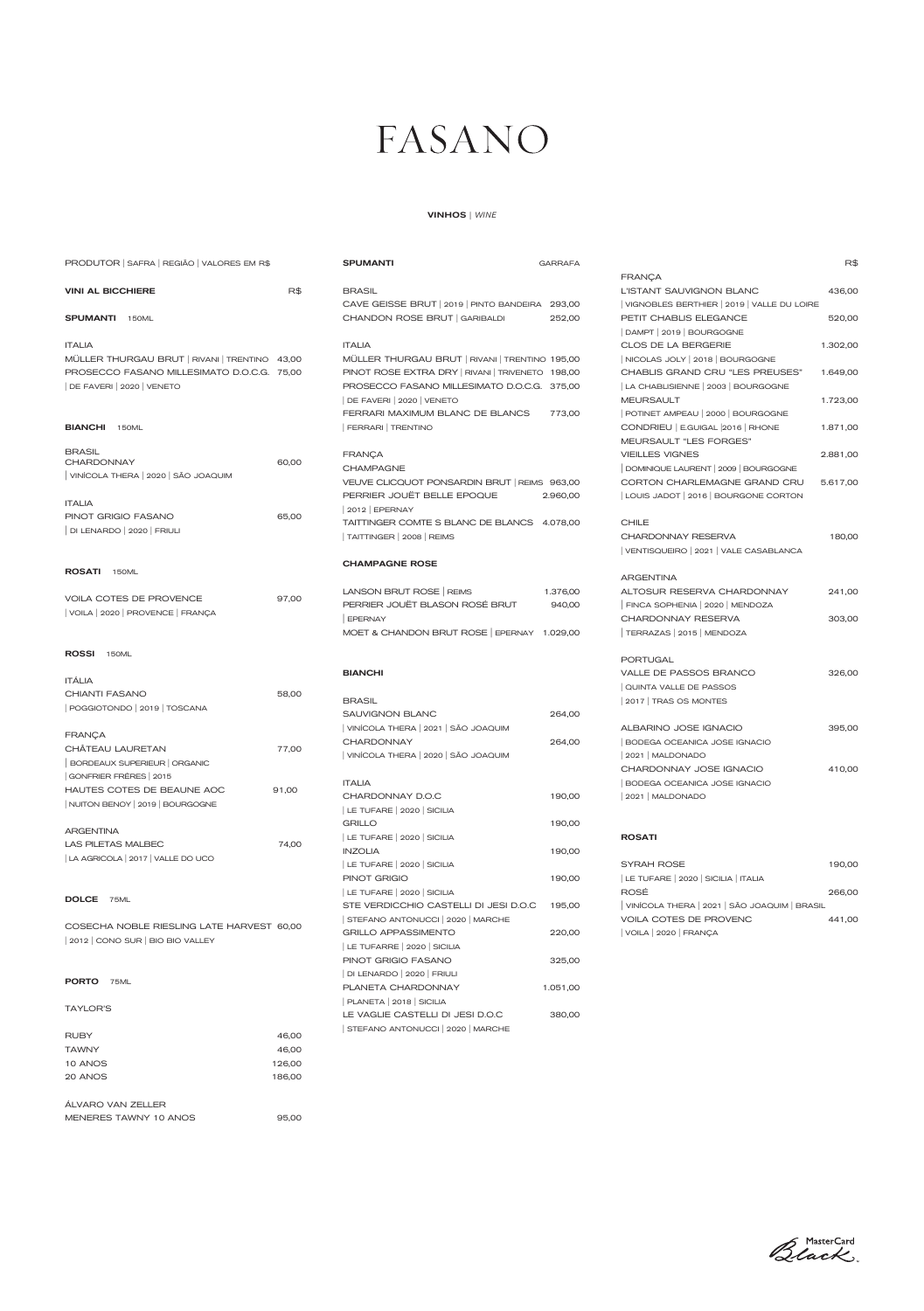| <b>ALTRI FORMATI</b>                                                                                                    | R\$      |
|-------------------------------------------------------------------------------------------------------------------------|----------|
| <b>MEZZE BOTTIGLIE</b>                                                                                                  |          |
| <b>CHAMPAGNE   SPUMANTI</b>                                                                                             |          |
| $1/2$ TAITTINGER BRUT $R$ EIMS $R$ FRANÇA                                                                               | 700,00   |
| <b>CHAMPAGNE ROSÉ</b>                                                                                                   |          |
| 1/2 TAITTINGER ROSÉ REIMS FRANÇA                                                                                        | 929,00   |
| <b>VINI BIANCHI</b>                                                                                                     |          |
| ANTHILA I.G.T.                                                                                                          | 245,00   |
| DONNAFUGATA   2018   ITALIA<br>MARQUES DE RISCAL VERDEJO<br>MARQUES DE RISCAL   2019   ESPANHA                          | 246,00   |
| <b>VINI ROSSI</b>                                                                                                       |          |
| 1/2 STE ROSSO PICENO D.O.C                                                                                              | 140,00   |
| STEFANO ANTONUCCI   2020   MARCHE   ITALIA<br>1/2 LA VIEILLE FERME ROUGE                                                | 154,00   |
| 2019   RHONE   FRANÇA<br>1/2 ESTEVA                                                                                     | 211,00   |
| CASA FERREIRINHA   2019   DOURO   PORTUGAL<br>1/2 VINA ALBERDI RESERVA<br>  LA RIOJA ALTA S.A.   2015   RIOJA   ESPANHA | 676,00   |
| <b>MAGNUM</b>                                                                                                           |          |
| <b>ROSATI</b>                                                                                                           |          |
| <b>JOSE IGNACIO PINOT ROSE</b><br>BODEGA OCEANICA JOSE IGNACIO   2020   URUGUAI                                         | 795,00   |
| <b>ROSSI</b>                                                                                                            |          |
| STE ROSSO PICENO D.O.C MAGNUM                                                                                           | 398,00   |
| STEFANO ANTONUCCI   2020   MARCHE   ITALIA<br>LA VIEILLE FERME ROUGE MAGNUM<br>2019   RHONE                             | 494,00   |
| PERA GRAVE MAGNUM<br>PERA GRAVE   2016   ALENTEJO                                                                       | 962,00   |
| <b>DOLCI</b>                                                                                                            |          |
| 1/2 CHÂTEAU LES COMPÈRES<br>2017   SAUTERNES                                                                            | 348,00   |
| JOSMEYER GEWURZTRAMINER<br>SELECTION DE GRAINS NOBLES                                                                   | 3.788,00 |
| JOSMEYER   1995   ALSACE<br>1/2 PLANETA PASSITO DI NOTO D.O.C<br>PLANETA   2014   SICILIA                               | 1.004,00 |

| <b>ROSSI</b>                                  | R\$      |                                                                   | R\$       | <b>ALTRI FORMATI</b>                                                     | R\$              |
|-----------------------------------------------|----------|-------------------------------------------------------------------|-----------|--------------------------------------------------------------------------|------------------|
|                                               |          | <b>ESPANHA</b>                                                    |           |                                                                          |                  |
| <b>ITALIA</b>                                 |          | TOCADO   BODEGAS BORSAO                                           | 210,00    | <b>MEZZE BOTTIGLIE</b>                                                   |                  |
| STE ROSSO PICENO D.O.C                        | 190,00   | 2020 CAMPOS DE BORJA<br>DINASTIA VIVANCO CRIANZA   2017   RIOJA   | 449,00    | <b>CHAMPAGNE   SPUMANTI</b>                                              |                  |
| STEFANO ANTONUCCI   2020   MARCHE             |          | MIO DE M.O                                                        | 470,00    |                                                                          |                  |
| <b>NERO D'AVOLA</b>                           | 190,00   | RUI ROBOREDO MADEIRA   2017   TORO                                |           | 1/2 TAITTINGER BRUT   REIMS   FRANÇA                                     | 700,00           |
| LE TUFARE   2020   SICILIA                    |          | MARQUES DE RISCAL RESERVA                                         | 1.127,00  |                                                                          |                  |
| <b>SYRAH</b>                                  | 190,00   | MARQUES DE RISCAL   2016   RIOJA                                  |           |                                                                          |                  |
| LE TUFARE 2020 SICILIA                        |          |                                                                   |           | <b>CHAMPAGNE ROSÉ</b>                                                    |                  |
| <b>CABERNET SAUVIGNON</b>                     | 190,00   | <b>PORTUGAL</b>                                                   |           | 1/2 TAITTINGER ROSÉ REIMS FRANCA                                         | 929,00           |
| LE TUFARE   2020   SICILIA                    |          | <b>MARIANA TINTO</b>                                              | 295,00    |                                                                          |                  |
| ROSSETI ROSSO IGT                             | 261,00   | HERDADE DO ROCIM   2020   ALENTEJO                                |           |                                                                          |                  |
| TENUTE ROSSETI   2020   TOSCANA               |          | FLOR DE LIS RESERVA                                               | 282,00    | <b>VINI BIANCHI</b>                                                      |                  |
| BARBERA D' ASTI D.O.C.G                       | 255,00   | QUINTA DO PROGRESSO   2019   LISBOA<br>HERDADE DE SÃO MIGUEL      |           |                                                                          |                  |
| RICOSSA   2019   PIEMONTE                     |          | COLHEITA SELECIONADA                                              | 300,00    | ANTHILA I.G.T.                                                           | 245,00           |
| CHIANTI FASANO                                | 265,00   | ALEXANDRE RELVAS   2019   ALENTEJO                                |           | DONNAFUGATA   2018   ITALIA<br>MARQUES DE RISCAL VERDEJO                 | 246,00           |
| POGGIOTONDO   2019   TOSCANA                  |          | ALUZE D.O.C.                                                      | 411,00    | MARQUES DE RISCAL   2019   ESPANHA                                       |                  |
| DOLCETTO D'ALBA                               | 387,00   | QUINTA DO PESSEGUEIRO   2015   DOURO                              |           |                                                                          |                  |
| BORGOGNO   2017   PIEMONTE                    |          | <b>PAPA FIGOS</b>                                                 | 542,00    |                                                                          |                  |
| <b>CAMPONOVO</b>                              | 408,00   | CASA FERREIRINHA 2019   DOURO                                     |           | <b>VINI ROSSI</b>                                                        |                  |
| TENUTA DI SESTA2018   TOSCANA                 |          | <b>CISTUS GRANDE RESERVA</b>                                      | 865,00    |                                                                          |                  |
| CHIANTI CLASSICO FASANO D.O.C.G.              | 472,00   | MANUEL ANGEL AREAL   2017   DOURO                                 |           | 1/2 STE ROSSO PICENO D.O.C                                               | 140,00           |
| TENUTE ROSSETI   2019   TOSCANA               |          | BEYRA RESERVA                                                     | 413,00    | STEFANO ANTONUCCI   2020   MARCHE   ITALIA<br>1/2 LA VIEILLE FERME ROUGE | 154,00           |
| TERRA MAZZEI   MAZZEI   2019   TOSCANA        | 274,00   | RUI ROBOREDO MADEIRA   2018   BEIRA INTERIOR                      |           | 2019   RHONE   FRANÇA                                                    |                  |
| BARBARESCO D.O.C.G.                           | 618,00   | BEYRA TINTA RORIZ<br>RUI ROBOREDO MADEIRA   2017   BEIRA INTERIOR | 1.150,00  | 1/2 ESTEVA                                                               | 211,00           |
| RICCOSA   2014   PIEMONTE                     |          | <b>BARCA VELHA</b>                                                | 11.667,00 | CASA FERREIRINHA   2019   DOURO   PORTUGAL                               |                  |
| <b>BRUNELLO DI MONTALCINO</b>                 | 1.932,00 | CASA FERREIRINHA   1985   DOURO                                   |           | 1/2 VINA ALBERDI RESERVA                                                 | 676,00           |
| CASANOVA DI NERI   2015   TOSCANA             |          | <b>BARCA VELHA</b>                                                | 11.667,00 | LA RIOJA ALTA S.A.   2015   RIOJA   ESPANHA                              |                  |
| <b>LANGHE NEBBIOLO</b>                        | 1.151,00 | CASA FERREIRINHA   1983   DOURO                                   |           |                                                                          |                  |
| PIO CESARE   2017   PIEMONTE                  |          |                                                                   |           | <b>MAGNUM</b>                                                            |                  |
| <b>BAROLO</b>                                 | 2.223,00 | <b>CHILE</b>                                                      |           | <b>ROSATI</b>                                                            |                  |
| PIO CESARE   2016   PIEMONTE                  |          | CABERNET SAUVIGNON RESERVA 1870                                   | 204,00    |                                                                          |                  |
| TIGNANELLO   ANTINORI   2017   TOSCANA        | 3.432,00 | ERRAZURIZ   2019   VALE DO ACONCAGUA                              |           | <b>JOSE IGNACIO PINOT ROSE</b>                                           | 795,00           |
| <b>GUADO AL TASSO</b>                         | 4.164,00 | CARMENERE RESERVA 1870                                            | 204,00    | BODEGA OCEANICA JOSE IGNACIO   2020   URUGUAI                            |                  |
| ANTINORI 2018   TOSCANA                       |          | ERRAZURIZ   2019   VALE DO ACONCAGUA                              |           |                                                                          |                  |
| ORNELLAIA BOLGHERI D.O.C                      | 6.017,00 | CARMENERE ARMADOR<br>ODFJELL   2019   VALLE CENTRAL               | 306,00    | <b>ROSSI</b>                                                             |                  |
| TENUTA ORNELLAIA   2015   TOSCANA             |          | GREY SINGLE BLOCK PINOT NOIR                                      | 479,00    | STE ROSSO PICENO D.O.C MAGNUM                                            | 398,00           |
|                                               |          | VENTISQUEIRO   2020   VALLE DE LEYDA                              |           | STEFANO ANTONUCCI   2020   MARCHE   ITALIA                               |                  |
| <b>FRANÇA</b>                                 |          | FAS CABERNET SAUVIGNON PREMIUM                                    | 502,00    | LA VIEILLE FERME ROUGE MAGNUM                                            | 494,00           |
| CHATEAU FRANC BEAUSEJOUR                      | 271,00   | MAWIDA-FASANO   2017   COLCHAGUA                                  |           | 2019   RHONE                                                             |                  |
| GABART LAVAL   2019   BORDEAUX                |          | CABALLO LOCO N -18                                                | 1.413,00  | PERA GRAVE MAGNUM                                                        | 962,00           |
| CHÂTEAU LAURETAN                              | 362,00   | VALDIVIESO   VALLE CENTRAL                                        |           | PERA GRAVE   2016   ALENTEJO                                             |                  |
| BORDEAUX SUPERIEUR   ORGANIC                  |          | <b>ALMAVIVA</b>                                                   | 4.625,00  | <b>DOLCI</b>                                                             |                  |
| GONFRIER FRÉRES   2015   BORDEAUX             |          | CONCHA Y TORO - BARON DE ROTHSCHILD                               |           |                                                                          |                  |
| CHÂTEAU LA ROSE SAINT - GERMAIN               | 268,00   | 2018   MAIPO                                                      |           | 1/2 CHÂTEAU LES COMPÈRES                                                 | 348,00           |
| GRAND VIN DE BORDEAUX   DUCOURT               |          | <b>CHADWICK</b>                                                   | 7.701,00  | 2017   SAUTERNES                                                         |                  |
| 2016   BORDEAUX                               |          | VINEDO CHADWICK   2017   MAIPO                                    |           | JOSMEYER GEWURZTRAMINER                                                  |                  |
| CHÂTEAU MOULIN EYQUEM                         | 345,00   | <b>ARGENTINA</b>                                                  |           | SELECTION DE GRAINS NOBLES                                               | 3.788,00         |
| GRAND VIN DE BORDEAUX   MOSTERMANS            |          | FINCAS DEL SUR MALBEC                                             | 221,00    | JOSMEYER   1995   ALSACE                                                 |                  |
| 2016   BORDEAUX                               |          | LA AGRICOLA   2020   VALLE DO UCO - MENDOZA                       |           | 1/2 PLANETA PASSITO DI NOTO D.O.C                                        | 1.004,00         |
| CHÂTEAU D AURILHAC                            | 561,00   | <b>TRADICION RED BLEND</b>                                        | 239,00    | $ $ PLANETA $ 2014 $ SICILIA<br>1/2 CHATEAU GUIRAUD 1ER CRU              | 1.208,00         |
| CRU BOURGEOIS   2012                          |          | SUSANA BALBO   2019   AGRELLO                                     |           | CHATEAU GUIRAUD   2010   BORDEAUX                                        |                  |
| HAUT MÉDOC   BORDEAUX                         |          | <b>ALTOSUR MALBEC</b>                                             | 241,00    |                                                                          |                  |
| COTES DU RHONE                                | 559,00   | FINCA SOPHENIA   2020   MENDOZA                                   |           | <b>PORTO</b>                                                             |                  |
| E.GUIGAL   2016   RHONE                       |          | LAS PILETAS MALBEC                                                | 337,00    |                                                                          |                  |
| CHATEAU CLARENDELLE ROUGE                     | 748,00   | LA AGRICOLA   2017   VALLE DO UCO - MENDOZA                       |           | <b>TAYLOR'S</b>                                                          |                  |
| HAUT BRION   2015   PESSAC LEOGNAN   BORDEAUX |          | ACHAVAL FERRER CABERNET FRANC                                     | 547,00    |                                                                          |                  |
| <b>BOURGOGNE</b>                              | 748,00   | ACHAVAL FERRER   2017   MENDOZA                                   |           | <b>RUBY</b>                                                              | 319,00           |
| LOUIS JADOT   2019   BOURGOGNE                |          | <b>ACHAVAL FERRER QUIMERA</b>                                     | 1.104,00  | <b>TAWNY</b><br>10 ANOS                                                  | 319,00<br>963,00 |
| <b>VOLNAY</b>                                 | 1.679,00 | ACHAVAL FERRER   2015   MENDOZA                                   |           | 20 ANOS                                                                  | 1.419,00         |
| PIERRE GIRARDIN   2018   BOURGOGNE            |          | <b>URUGUAI</b>                                                    |           |                                                                          |                  |
| <b>COTE ROTIE</b>                             | 2.187,00 | <b>TANNAT JOSE IGNACIO</b>                                        | 360,00    | ÁLVARO VAN ZELLER                                                        |                  |
| E.GUIGAL   2017   RHONE                       |          | <b>BODEGA OCEANICA JOSE IGNACIO</b>                               |           | MENERES TAWNY 10 ANOS                                                    | 691,00           |
| CORTON GRAND CRU                              | 2.668,00 | 2020   MALDONADO                                                  |           |                                                                          |                  |
| LOUIS JADOT   2014   BOURGOGNE                |          | PINOT NOIR JOSE IGNACIO                                           | 540,00    |                                                                          |                  |
| CHATEAU MONTROSE                              | 4.022,00 | BODEGA OCEANICA JOSE IGNACIO                                      |           |                                                                          |                  |
| CHATEAU MONTROSE   2012   BORDEAUX            |          | 2020   MALDONADO                                                  |           | TAXA DE SERVIÇO OPCIONAL DE 15%<br>15% SERVICE TAX NOT INCLUDED          |                  |
| CHATEAU BRANE-CANTENAC                        | 2.821,00 | <b>DON PASCUAL CRIANZA</b>                                        | 364,00    | PROCON 151                                                               |                  |
| 2014   MARGAUX                                |          | ESTABLECIMIENTO JUANICO   2018   CANELONES                        |           | SE BEBER NÃO DIRIJA   DON'T DRINK AND DRIVE                              |                  |

|                                                 |          | <b>ESPANHA</b>                                                   |           |                                   |
|-------------------------------------------------|----------|------------------------------------------------------------------|-----------|-----------------------------------|
| <b>ITALIA</b>                                   |          | TOCADO   BODEGAS BORSAO                                          | 210,00    | <b>MEZZE BOTTIGL</b>              |
| STE ROSSO PICENO D.O.C                          | 190,00   | 2020 CAMPOS DE BORJA                                             |           |                                   |
| STEFANO ANTONUCCI 2020 MARCHE                   |          | DINASTIA VIVANCO CRIANZA   2017   RIOJA                          | 449,00    | <b>CHAMPAGNE   S</b>              |
| NERO D'AVOLA                                    | 190,00   | MIO DE M.O<br>RUI ROBOREDO MADEIRA   2017   TORO                 | 470,00    | 1/2 TAITTINGER BI                 |
| LE TUFARE   2020   SICILIA                      |          | MARQUES DE RISCAL RESERVA                                        | 1.127,00  |                                   |
| <b>SYRAH</b>                                    | 190,00   | MARQUES DE RISCAL   2016   RIOJA                                 |           |                                   |
| LE TUFARE   2020   SICILIA                      |          |                                                                  |           | <b>CHAMPAGNE RO</b>               |
| CABERNET SAUVIGNON                              | 190,00   | <b>PORTUGAL</b>                                                  |           |                                   |
| LE TUFARE   2020   SICILIA                      |          | <b>MARIANA TINTO</b>                                             | 295,00    | 1/2 TAITTINGER R                  |
| ROSSETI ROSSO IGT                               | 261,00   | HERDADE DO ROCIM   2020   ALENTEJO                               |           |                                   |
| TENUTE ROSSETI   2020   TOSCANA                 |          | FLOR DE LIS RESERVA                                              | 282,00    | <b>VINI BIANCHI</b>               |
| BARBERA D' ASTI D.O.C.G                         | 255,00   | QUINTA DO PROGRESSO   2019   LISBOA                              |           |                                   |
| RICOSSA   2019   PIEMONTE                       |          | HERDADE DE SÃO MIGUEL                                            |           | ANTHILA I.G.T.                    |
| <b>CHIANTI FASANO</b>                           | 265,00   | COLHEITA SELECIONADA                                             | 300,00    | DONNAFUGATA   2                   |
| POGGIOTONDO   2019   TOSCANA                    |          | ALEXANDRE RELVAS   2019   ALENTEJO<br>ALUZE D.O.C.               | 411,00    | <b>MARQUES DE RI</b>              |
| DOLCETTO D'ALBA                                 | 387,00   | QUINTA DO PESSEGUEIRO   2015   DOURO                             |           | MARQUES DE RIS                    |
| BORGOGNO   2017   PIEMONTE                      |          | <b>PAPA FIGOS</b>                                                | 542,00    |                                   |
| <b>CAMPONOVO</b>                                | 408,00   | CASA FERREIRINHA 2019   DOURO                                    |           | <b>VINI ROSSI</b>                 |
| TENUTA DI SESTA 2018   TOSCANA                  |          | <b>CISTUS GRANDE RESERVA</b>                                     | 865,00    |                                   |
| CHIANTI CLASSICO FASANO D.O.C.G.                | 472,00   | MANUEL ANGEL AREAL   2017   DOURO                                |           | 1/2 STE ROSSO PI                  |
| TENUTE ROSSETI   2019   TOSCANA                 |          | BEYRA RESERVA                                                    | 413,00    | STEFANO ANTONU                    |
| TERRA MAZZEI   MAZZEI   2019   TOSCANA          | 274,00   | RUI ROBOREDO MADEIRA 2018 BEIRA INTERIOR                         |           | 1/2 LA VIEILLE FEF                |
| BARBARESCO D.O.C.G.                             | 618,00   | BEYRA TINTA RORIZ                                                | 1.150,00  | 2019   RHONE   FR                 |
| RICCOSA   2014   PIEMONTE                       |          | RUI ROBOREDO MADEIRA   2017   BEIRA INTERIOR                     |           | 1/2 ESTEVA<br>CASA FERREIRINH     |
| BRUNELLO DI MONTALCINO                          | 1.932,00 | <b>BARCA VELHA</b>                                               | 11.667,00 | 1/2 VINA ALBERDI I                |
| CASANOVA DI NERI   2015   TOSCANA               |          | CASA FERREIRINHA   1985   DOURO                                  |           | LA RIOJA ALTA S.A                 |
| <b>LANGHE NEBBIOLO</b>                          | 1.151,00 | <b>BARCA VELHA</b><br>CASA FERREIRINHA   1983   DOURO            | 11.667,00 |                                   |
| PIO CESARE   2017   PIEMONTE                    |          |                                                                  |           | <b>MAGNUM</b>                     |
| <b>BAROLO</b>                                   | 2.223,00 | <b>CHILE</b>                                                     |           |                                   |
| PIO CESARE   2016   PIEMONTE                    |          | CABERNET SAUVIGNON RESERVA 1870                                  | 204,00    | <b>ROSATI</b>                     |
| TIGNANELLO   ANTINORI   2017   TOSCANA          | 3.432,00 | ERRAZURIZ   2019   VALE DO ACONCAGUA                             |           | <b>JOSE IGNACIO P</b>             |
| <b>GUADO AL TASSO</b>                           | 4.164,00 | CARMENERE RESERVA 1870                                           | 204,00    | <b>BODEGA OCEANIC</b>             |
| ANTINORI 2018   TOSCANA                         |          | ERRAZURIZ   2019   VALE DO ACONCAGUA                             |           |                                   |
| ORNELLAIA BOLGHERI D.O.C                        | 6.017,00 | <b>CARMENERE ARMADOR</b>                                         | 306,00    | <b>ROSSI</b>                      |
| TENUTA ORNELLAIA   2015   TOSCANA               |          | ODFJELL   2019   VALLE CENTRAL                                   |           |                                   |
|                                                 |          | GREY SINGLE BLOCK PINOT NOIR                                     | 479,00    | <b>STE ROSSO PICE</b>             |
| <b>FRANÇA</b>                                   |          | VENTISQUEIRO   2020   VALLE DE LEYDA                             |           | <b>STEFANO ANTONI</b>             |
| CHATEAU FRANC BEAUSEJOUR                        | 271,00   | FAS CABERNET SAUVIGNON PREMIUM                                   | 502,00    | <b>LA VIEILLE FERM</b>            |
| GABART LAVAL   2019   BORDEAUX                  |          | MAWIDA-FASANO   2017   COLCHAGUA<br>CABALLO LOCO N -18           |           | 2019   RHONE<br>PERA GRAVE MA     |
| CHÂTEAU LAURETAN                                | 362,00   | VALDIVIESO   VALLE CENTRAL                                       | 1.413,00  | PERA GRAVE   201                  |
| BORDEAUX SUPERIEUR   ORGANIC                    |          | <b>ALMAVIVA</b>                                                  | 4.625,00  |                                   |
| GONFRIER FRÉRES   2015   BORDEAUX               |          | CONCHA Y TORO - BARON DE ROTHSCHILD                              |           | <b>DOLCI</b>                      |
| CHÂTEAU LA ROSE SAINT - GERMAIN                 | 268,00   | $2018$ MAIPO                                                     |           |                                   |
| GRAND VIN DE BORDEAUX   DUCOURT                 |          | <b>CHADWICK</b>                                                  | 7.701,00  | 1/2 CHÂTEAU LES                   |
| 2016   BORDEAUX                                 |          | VINEDO CHADWICK   2017   MAIPO                                   |           | $ 2017 $ SAUTERNES                |
| CHÂTEAU MOULIN EYQUEM                           | 345.00   |                                                                  |           | <b>JOSMEYER GEW</b>               |
| GRAND VIN DE BORDEAUX   MOSTERMANS              |          | <b>ARGENTINA</b>                                                 |           | SELECTION DE G<br>JOSMEYER   1995 |
| 2016   BORDEAUX                                 |          | FINCAS DEL SUR MALBEC                                            | 221,00    | 1/2 PLANETA PAS:                  |
| CHÂTEAU D AURILHAC                              | 561,00   | LA AGRICOLA   2020   VALLE DO UCO - MENDOZA                      |           | PLANETA   2014   S                |
| CRU BOURGEOIS   2012                            |          | <b>TRADICION RED BLEND</b>                                       | 239,00    | 1/2 CHATEAU GUII                  |
| HAUT MÉDOC BORDEAUX                             |          | SUSANA BALBO   2019   AGRELLO                                    |           | CHATEAU GUIRAU                    |
| COTES DU RHONE                                  | 559,00   | ALTOSUR MALBEC                                                   | 241,00    |                                   |
| E.GUIGAL   2016   RHONE                         |          | FINCA SOPHENIA 2020   MENDOZA                                    |           | <b>PORTO</b>                      |
| CHATEAU CLARENDELLE ROUGE                       | 748,00   | LAS PILETAS MALBEC                                               | 337,00    |                                   |
| HAUT BRION   2015   PESSAC LEOGNAN   BORDEAUX   |          | LA AGRICOLA   2017   VALLE DO UCO - MENDOZA                      |           | <b>TAYLOR'S</b>                   |
| <b>BOURGOGNE</b>                                | 748,00   | ACHAVAL FERRER CABERNET FRANC<br>ACHAVAL FERRER   2017   MENDOZA | 547,00    | <b>RUBY</b>                       |
|                                                 |          | ACHAVAL FERRER QUIMERA                                           | 1.104,00  | TAWNY                             |
| LOUIS JADOT   2019   BOURGOGNE<br><b>VOLNAY</b> |          | ACHAVAL FERRER   2015   MENDOZA                                  |           | 10 ANOS                           |
|                                                 | 1.679,00 |                                                                  |           | 20 ANOS                           |
| PIERRE GIRARDIN   2018   BOURGOGNE              |          | <b>URUGUAI</b>                                                   |           |                                   |
| <b>COTE ROTIE</b>                               | 2.187,00 | <b>TANNAT JOSE IGNACIO</b>                                       | 360,00    | ÁLVARO VAN ZEI                    |
| $ $ E.GUIGAL $ $ 2017 $ $ RHONE                 |          | BODEGA OCEANICA JOSE IGNACIO                                     |           | <b>MENERES TAWN</b>               |
| CORTON GRAND CRU                                | 2.668,00 | 2020   MALDONADO                                                 |           |                                   |
| LOUIS JADOT   2014   BOURGOGNE                  |          | PINOT NOIR JOSE IGNACIO                                          | 540,00    |                                   |
| CHATEAU MONTROSE                                | 4.022,00 | BODEGA OCEANICA JOSE IGNACIO                                     |           | TAXA DE SERVIÇO                   |
| CHATEAU MONTROSE   2012   BORDEAUX              |          | 2020   MALDONADO                                                 |           | 15% SERVICE TAX NOT               |
| CHATEAU BRANE-CANTENAC                          | 2.821,00 | DON PASCUAL CRIANZA                                              | 364,00    | PROCON 151                        |
| 2014   MARGAUX                                  |          | ESTABLECIMIENTO JUANICO   2018   CANELONES                       |           | SE BEBER NÃO DIP                  |

OPCIONAL DE 15% | *15% SERVICE TAX NOT INCLUDED*  SE BEBER NÃO DIRIJA | *DON'T DRINK AND DRIVE* SERVIÇO DE VINHO | *CORKAGE FEE*: R\$ 140,00

Black

## FASANO

#### VINHOS | *WINE*